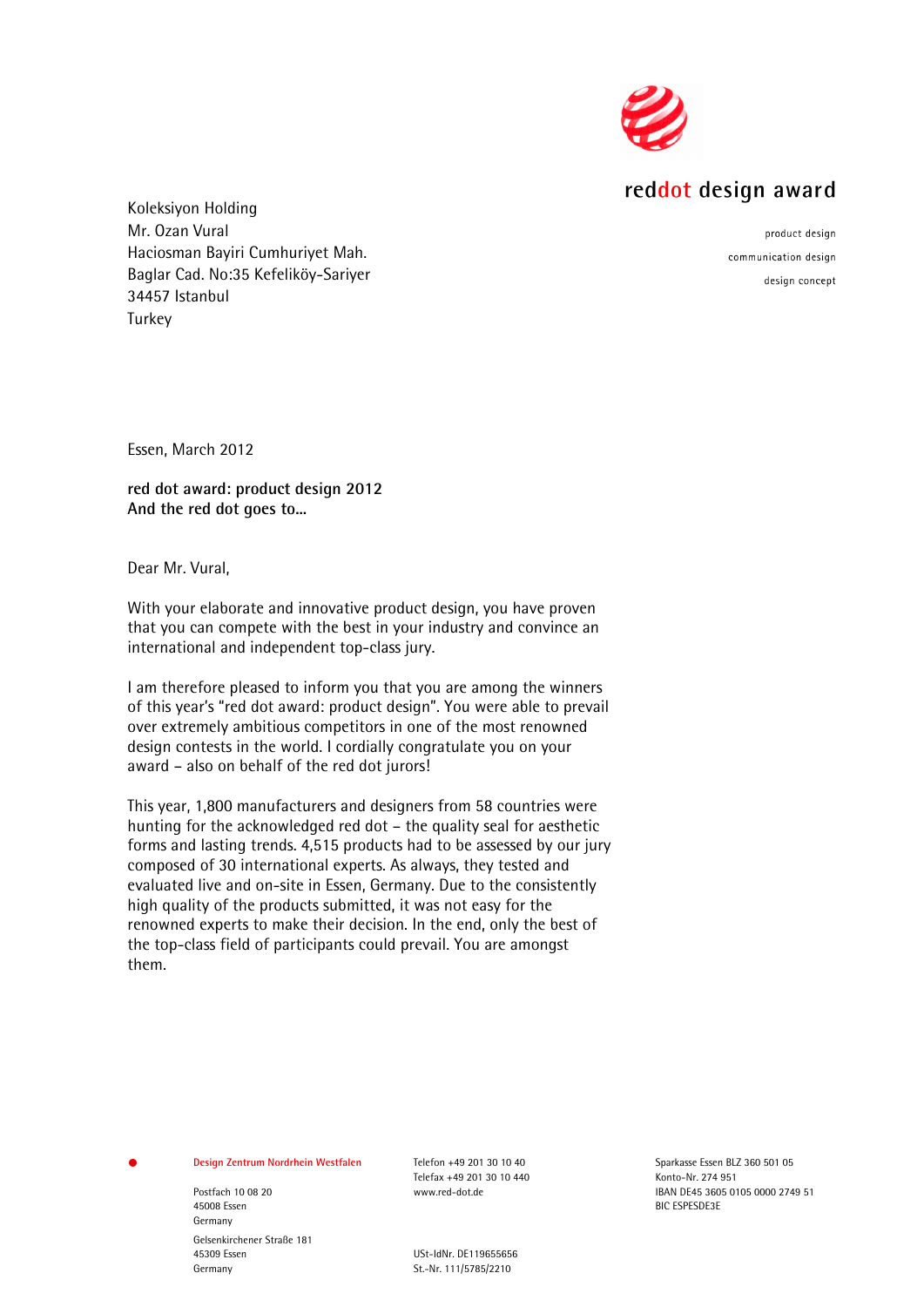

Of course, your award will be duly celebrated: On 2 July 2012, at the red dot gala – the highlight of this year's "red dot award: product design". By tradition, more than 1,000 international guests from design, industry, politics and the media will gather in the Aalto-Theater, Essen, to celebrate together at the red dot gala. The award ceremony and the following Designers' Night will be the perfect opportunity to renew old contacts, socialise and talk with colleagues from all over the world about the latest trends and developments in design. Information on the events and the possibility to book tickets can be found in our online portal www.myreddot.de/winner.

Using the "my red dot" portal, you can also book your "Winner Package" until 8 March 2012, so that your product will be presented in the "red dot design yearbook 2012/2013", in the red dot design museum and at the online exhibition at www.red-dot.de.

Your personal access data: www.myreddot.de/winner User name: koleksiy61015 Password: uu8a9w

After booking, the red dot winner label will be available to you for download. It is the quality seal of your creative competence. Make use of it and communicate your success in the "red dot award: product design 2012" to your colleagues, business partners, clients, and the whole industry.

Finally, I would like to congratulate you on behalf of the whole red dot team. I am looking forward to welcoming you on 2 July 2012 in Essen and experiencing an unforgettable evening with you!

Best regards,

Professor Dr. Peter Zec Initiator and CEO of the red dot